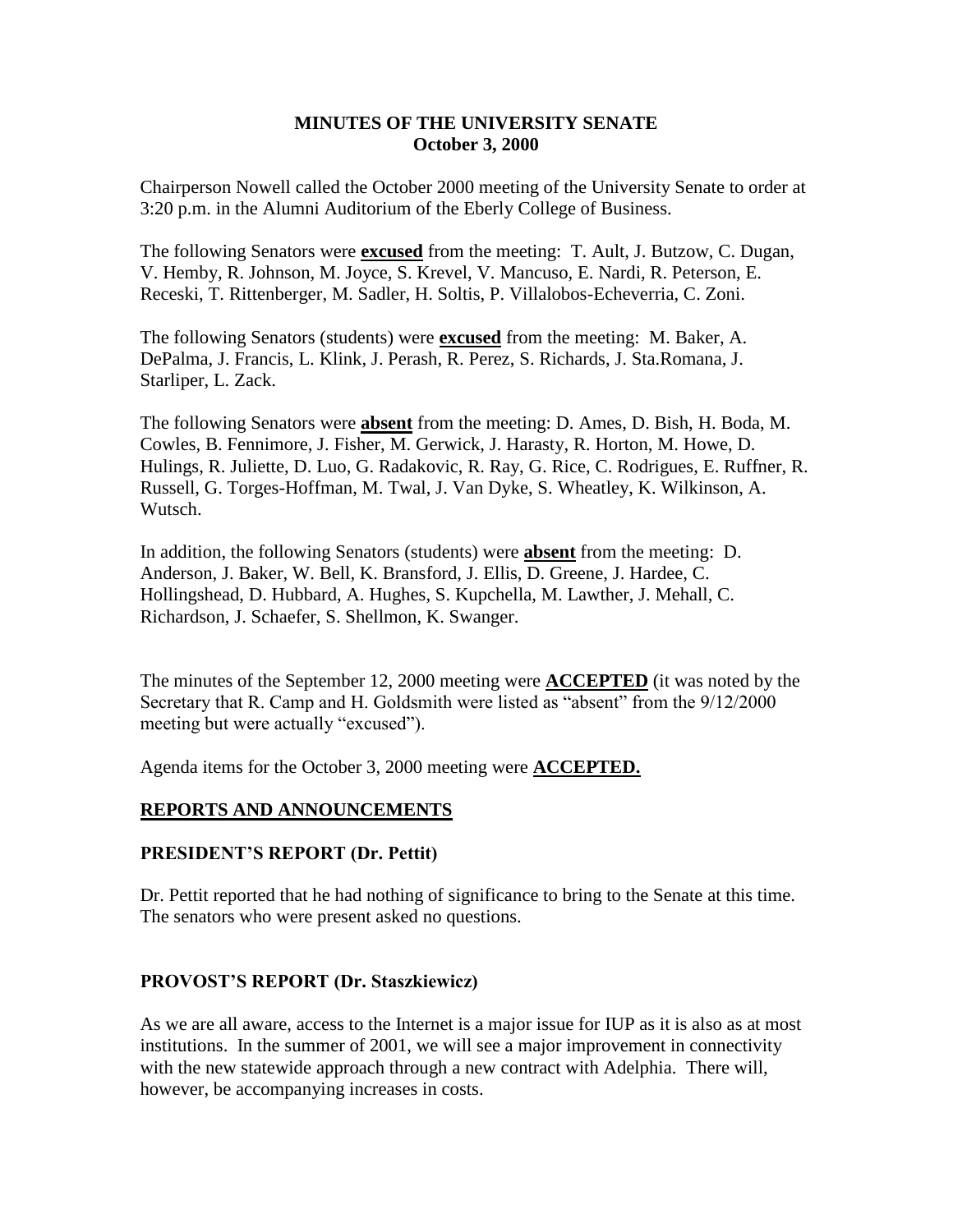In the interim, the State System has agreed to increase our Internet access. The upgrades have been ordered and this is in process. Unfortunately, two compounding factors entered the picture. First was the Verizon strike that slowed their response as they now seek to catch up. Second, it appears the expanded bandwidth for IUP may require Verizon to bring additional physical capacity to Indiana. As a result, this service may be delayed beyond the original target date of September 30.

Given how critical bandwidth is, we have developed the following strategy. This is intended as an interim strategy to deal with the current delay. Several of the items, however, have long-term value in managing our Internet resources

1. With the permission of the System Office, we will be redirecting some of the space on the line that serves our Multi-Point Video connection to Internet use. Currently, only half of the MPV line is in use. This will add to our bandwidth.

2. The System Office runs a separate T-1 line to IUP for the Keystone Library Network server that we run for them. Based on an analysis of traffic patterns, the KLN site presently uses less than half the available bandwidth. The System Office has agreed to allow IUP to use the other half of this line as an interim strategy so long as KLN traffic is not hindered. This would not be an issue unless there is a significant issue in KLN traffic.

3. We would ask all users to voluntarily restrict their use of streaming media if it is not directly tied to academic needs.

4. Users on the administrative network will be asked to stop the use of streaming media (e.g., listening to Internet radio), unless specifically need for a work assignment, until bandwidth can be increased.

5. We would install a proxy server(s) centrally to help reduce load on the bandwidth to the Internet and provide instruction to users on how to access the server. Those using the proxy server should see some performance gains.

6. We are ordering a service called IBEAM. This service delivers multimedia content via satellite disk to a host server on our network. As a result, data available from IBEAM does not tie up our Internet bandwidth. This would help with data from sources that are part of IBEAM.

7. There are routers available that help prioritize and direct traffic. We will proceed with exploring this option, however, discussion will be needed to help establish priorities.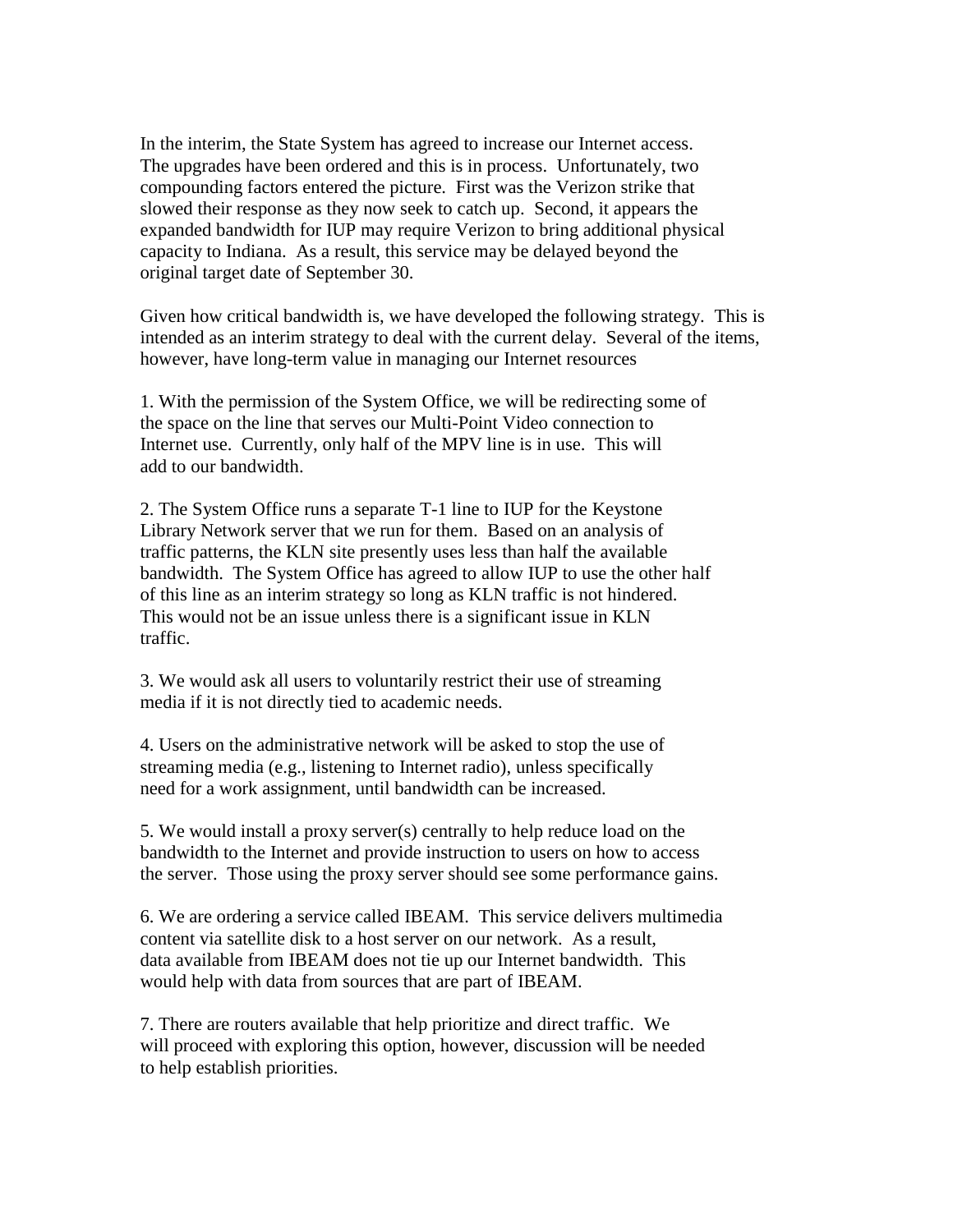8. We will continue to enforce the Senate-approved policy on "excessive bandwidth usage." We periodically encounter these problems and involve Student Judicial in the resolution.

## **CHAIRPERSON'S REPORT (Dr. Nowell)**

I would first like to express my appreciation to J.B. Smith, who assumed the role of secretary of the Senate three weeks ago. Usually a new secretary has the summer to prepare for this role, but J.B. has had to jump in and do the job with no lead-time at all. And I think he has done an admirable job and would like to thank him for his efforts.

I would like to clarify something I said in last month's report, based on the feedback I received from Senator Radell, Chair of the Rules Committee. When a change is made to a curriculum proposal on the floor of the Senate, not only I, as Chair of the Senate and ex officio member of the curriculum committees have a right to pronounce the change substantive, but also any member of the Senate committee that approved the proposal, or a Senator from the department that originated the proposal can do the same. The proposal is then returned to committee to be referred back to the originating department for possible re-submission.

Representatives of the Senate and APSCUF have met to begin discussion of a compromise that both bodies can agree to and that the discussants hope can be incorporated into the by-laws of both organizations.

I regret to inform you that I have another incident that seems to contradict the Provost's apology for neglecting proper procedure with the Senate. It has been reported to me that at the recent Meet and Discuss meeting, the Provost agreed to overturn a policy approved by the Senate and the Council of Trustees. Although there is some question as to whether the existing policy, passed many years ago, is in conflict with the current CBA, it is my position that any changes that need to be made to policies should be presented to the Senate, considered on the floor, and voted on. I am disappointed that again a unilateral decision appears to be made without any consultation of the Senate. IN defense of the Provost, he appears to have been led into temptation by the President of APSCUF. I will work with those involved to see that any changes made in policy are brought before this body.

## **VICE CHAIRPERSON'S REPORT (Senator Joseph)**

Student Congress has had a busy month!

Our first bit of news comes from our BSGP conference in Harrisburg. Nine of us represented IUP as we were welcomed into the residence of the Chancellor. We attended conferences and forum to discuss ideas such as the Issue of the Year. This was decided as State System Advocacy. We were also fortunate enough to be a part of an open forum with the Chancellor and the heads of his departments to discuss any concerns and issues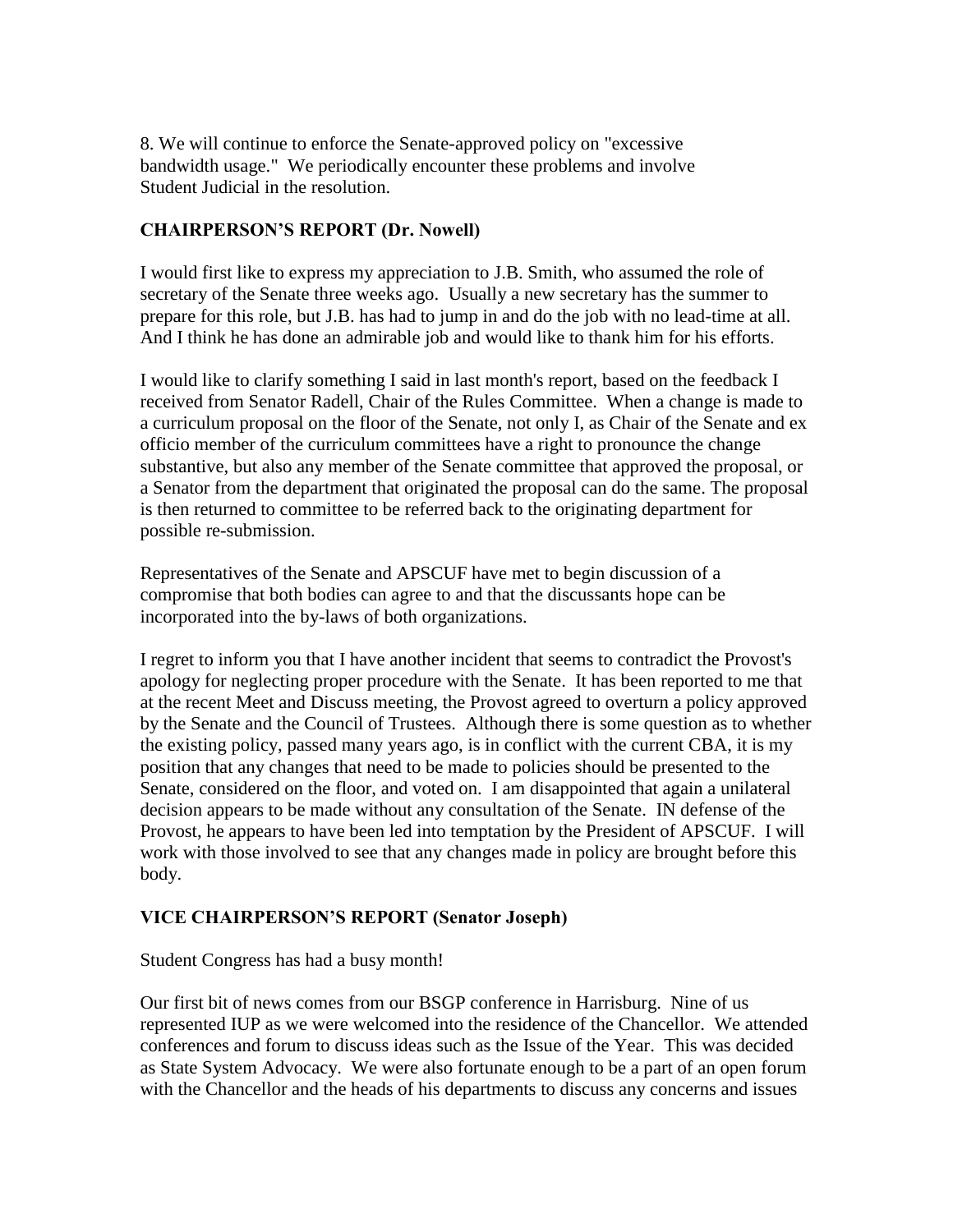we were faced with system wide as well as within our individual schools. All fourteen schools were represented at this conference.

Voter registration has been a major concern of all of our members, and we have consistently held tables in the HUB for the past three weeks in conjunction with several other organizations also. As of last weekend, state wide, we have registered 5500 new voters. This number has most certainly continued to climb this past week.

The Homecoming Online elections proved a success, with almost 1300 students voting. This is equal to, if not more than past elections, and it is encouraging for future elections or referendum votes. Student Congress will be represented in the parade as a walking spirit float, with pom poms, bears, face painting… the works! We will also be sponsoring the  $4<sup>th</sup>$  place prize this year.

I t was brought to our attention that the IUP Marching Band had a bit of an upset at the Slippery Rock game this past Saturday, but it has since been resolved. Apparently they have been moved around to various sections and have not found any to feel like home. President Pettit resolved the issue by giving them their original section back, and we are grateful for that.

We are becoming increasingly aware and concerned with the number of Credit Card vendors on campus and we hope to work closely with the Student Affairs committee to curb the number and usage of these vendors. We welcome any help that can be offered on this matter.

At our general assembly meeting yesterday, we created a new award available to both faculty and students, named the IUP Distinguished Community Member Award. This award is based on an individual who has shown exemplary service and contribution to the IUP community and has succeeded in uniting IUP in some way. In the beginning of each semester nominations will be accepted. From these nominations, those who choose to can complete the application process. This will include an essay and various questions about their work on campus. The congress will then decide on one faculty and one student member, and they will be presented with a plaque and certificate at a banquet at the end of the semester. Many of you will be invited to participate in this banquet and we encourage all of you to attend.

Our final announcement is that several of us will be attending the Indiana Borough Council meeting tonight and we encourage all those who are interested to attend.

#### **OLD BUSINESS**

There was no old business to discuss.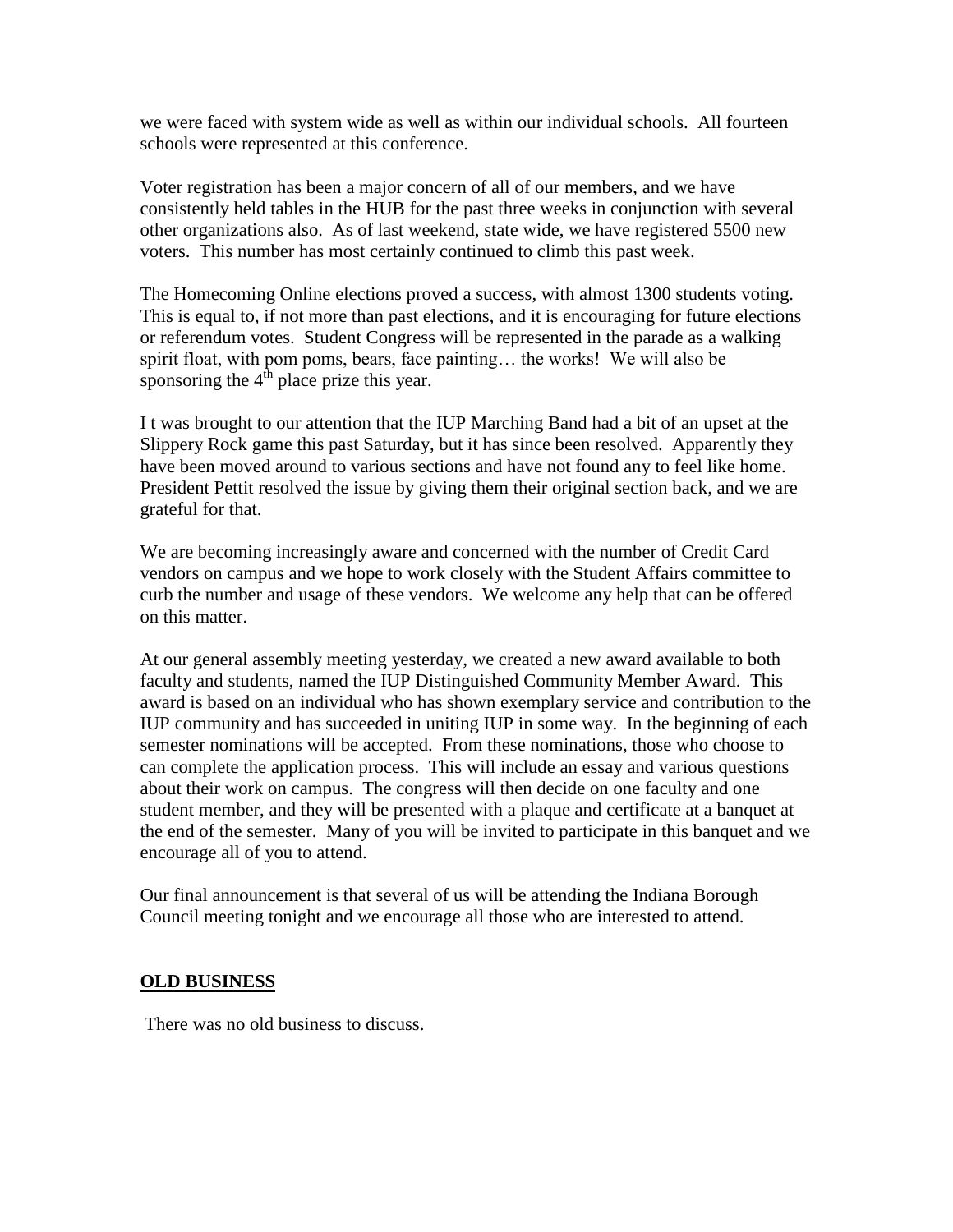# **STANDING COMMITTEE REPORTS**

## **RULES COMMITTEE—**(Chairperson Radell)

Senator Radell pointed out that there are still currently a large number of vacancies on various senate committees.

Senator Radell pointed out that there is currently a significant misprint in all known current version of the Senate Constitution. Senator Radell made a motion on behalf of the rules committee to change all known copies of the Senate Constitution in the following manner:

Currently Reads (Paragraph One) "The University shall approve all curriculum matters before they are implemented"

Change to the Following "The University **Senate** shall approve all curricular matters before they are implemented."

It should be noted that the original source comes from the September 23,1994 IUP Council of Trustees Minutes.

The motion passed unanimously.

## **AWARDS COMMITTEE—**

The first meeting of the awards committee will be on Tuesday, October 17, 2000 in room 257 of Davis Hall.

#### **CURRICULUM COMMITTEE—**(Chairperson Sechrist)

Senate action was taken on the following five areas:

- 1. Approval of MKTG 438-"Relationship Marketing" as a new course;
- 2. Approval of ECON 239-"Economics of Sports" as a new course;
- 3. Approval of BIOL 117-"Understanding HIV Biology and AIDS" as a new course;
- 4. Approval of the Program Revision in the Department of Geography and Regional Planning for the Bachelor of Science in Education-Social Science Education/Geography Track;
- 5. Approval to delete GEOG 241-Physical Geography.

In all five cases, motions were made and seconded, and all five were passed unanimously.

(For complete text details pertaining to all five approvals, refer to Appendix A)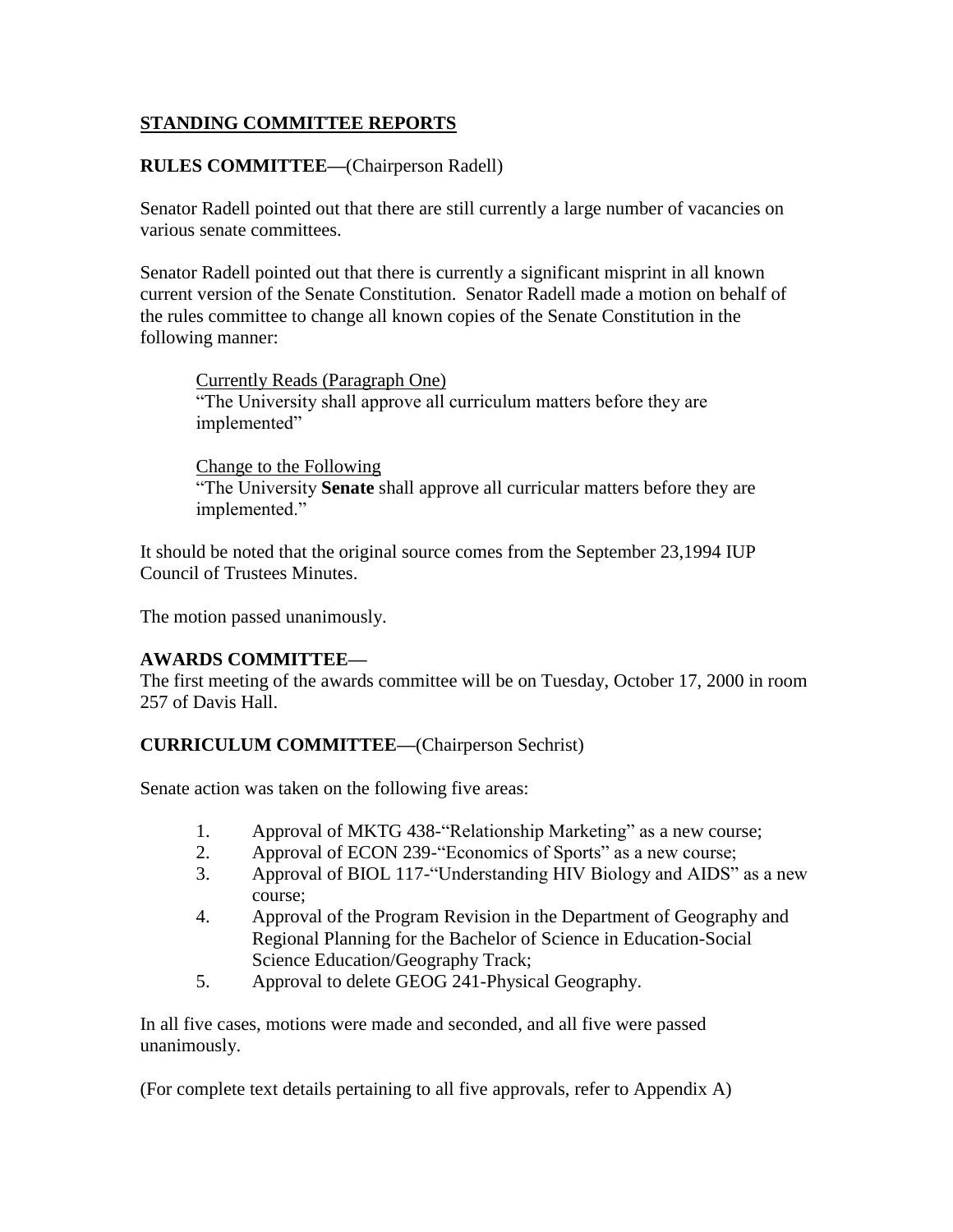# **GRADUATE COMMITTEE—**(Chairperson Condo)

Senate action was taken for approval of one graduate course in the Safety Science Department, SAFE 630-"Pollution Control." The course description reads as follows:

### **SAFE 630 Pollution Control 3c-01-3sh**

Introduces the students to both management and engineering strategies in the prevention and control of pollution of the environment from industrial activities. It includes a brief history of pollution, legal aspects of prevention and control, the management of major types of industrial wastes, and the control of releases into both water and air.

A motion was made for acceptance, seconded and passed unanimously.

# **LIBRARY AND EDUCATIONAL SERVICES COMMITTEE—**

At the first meeting on September 19, 2000, a lack of members was present for a quorum. The next meeting will be in the Stabley Library on October 10, 2000 from 3:15-5:00 p.m.

# **NONCREDIT COMMITTEE—**

The next meeting of this committee will be in the Continuing Education Conference Room on October 10, 2000 from 3:15-5:00 p.m. The committee did not meet in September, 2000.

## **RESEARCH COMMITTEE—**

This committee will meet in the Stright Hall Conference Room on October 10, 2000. At that time, a chair will be selected at that meeting.

## **STUDENT AFFAIRS COMMITTEE—(**Senator Luckey)

At the first meeting on September 26, 2000, a lack of members was present for a quorum. The next two meetings will be on October 10, 2000 and November 14, 2000 in the Oak Room-West.

## **UNIVERSITY DEVELOPMENT AND FINANCE COMMITTEE—**

The first meeting of this committee will be on October 17, 2000 in 109 Ackerman Hall.

## **ACADEMIC COMMITTEE—(Chairperson Duntley)**

This committee will meet on October 10, 2000 in 313 Pratt Hall.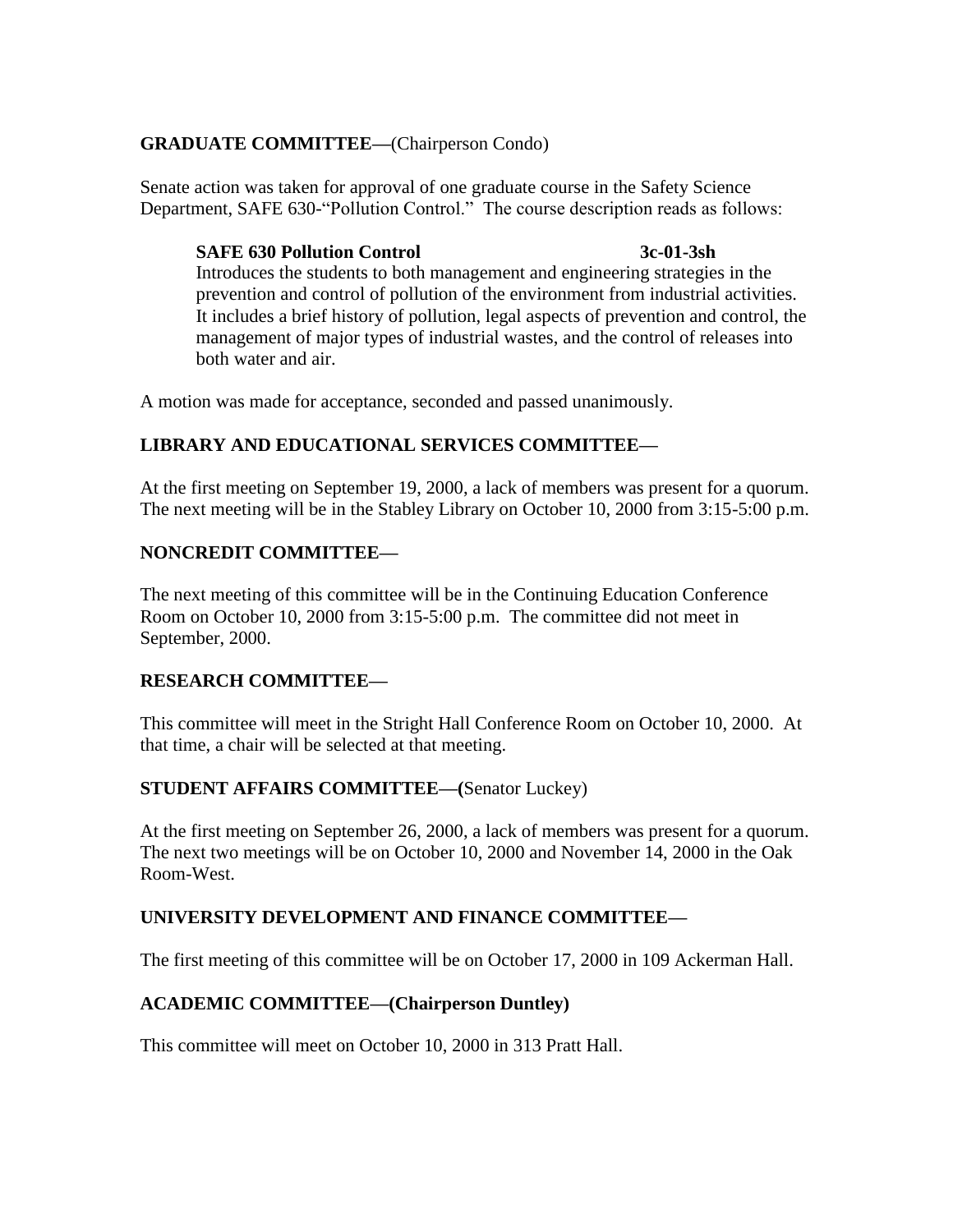# **NEW BUSINESS**

There was no new business to discuss.

The meeting was adjourned at 4:30 p.m.

Respectfully submitted,

Jonathan B. Smith, Ed.D. University Senate Secretary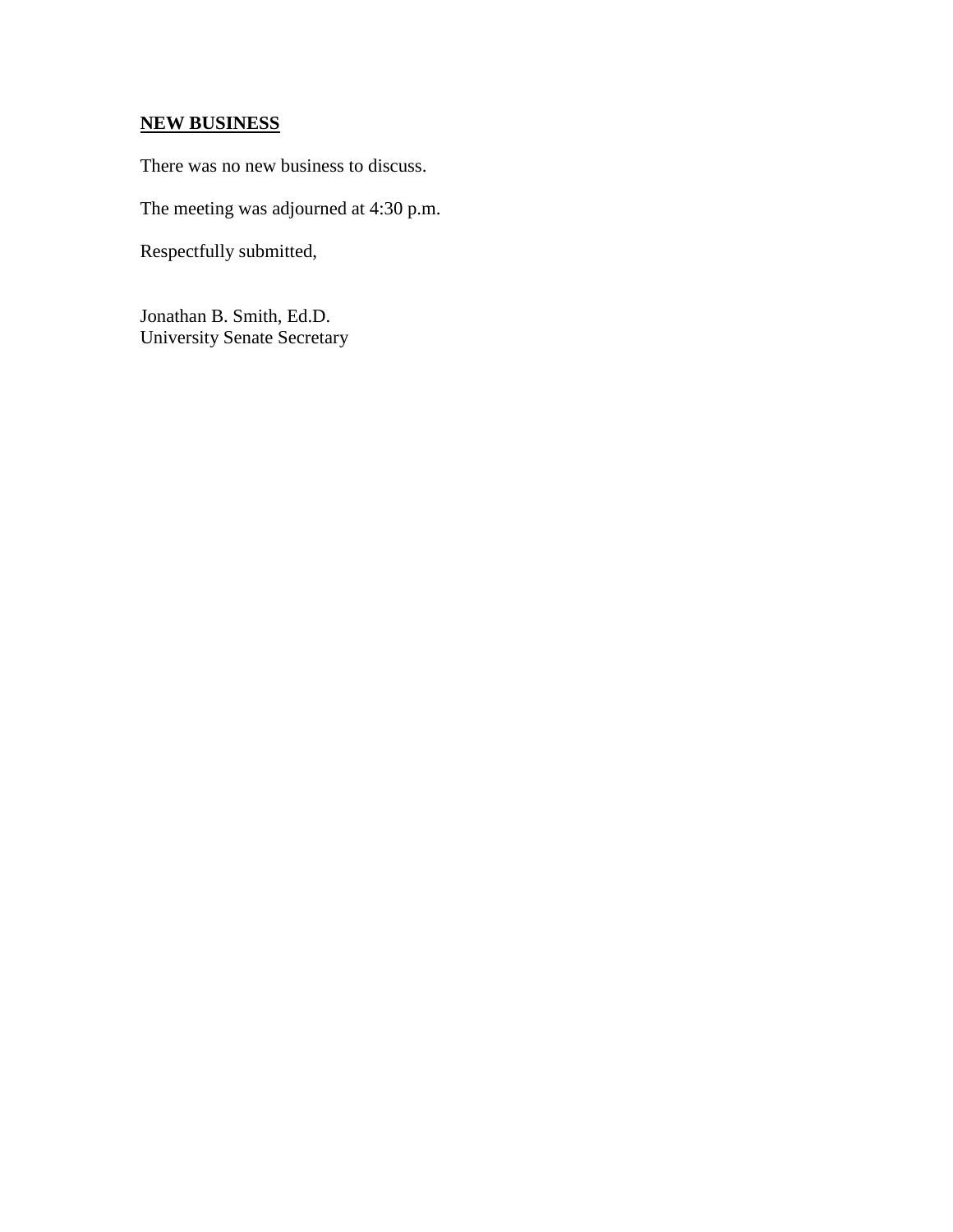# **APPENDIX A-CURRICULUM COMMITTEE ACTIONS REQUESTED**

#### **1. New Course - Department of Marketing (PASSED)**

MKTG 438 Relationship Marketing 3c-0l-3sh

Prerequisites: MKTG 320

Course Description:

Relationship marketing entails performing marketing activities directed toward establishing, developing, and maintaining successful long-term relational exchanges. This course covers the theory and practice of relationship marketing.

Rationale:

This course will become a controlled elective in a future marketing program revision.

#### 2. **New Course - Department of Economics (PASSED)**

#### **ECON 239 Economics of Sports** 3c-0l-3sh

Prerequisites: NONE

Course Description:

The purpose of this course is to gain a better understanding of the sports industry. The course will explore how economics applies to both amateur and professional sports. The students will learn about a variety of areas including the labor issues in sports (e.g., free agency, reserve clause, unions, strikes, and discrimination), the legal relationship between sports and the government (e.g., Title IX and antitrust law), and public finance issues (e.g., location of sports franchises and public ownership of stadiums and arenas). Guest speakers and a multimedia approach will be used.

Rationale:

This course will be an elective for majors or non-majors and a required course for a future revision in the sports management program.

#### **3. New Course - Department of Biology (PASSED)**

#### **BIOL 117 Understanding HIV Biology and AIDS** 3c-0l-3sh

Prerequisites: NONE Course Description:

An introduction to the AIDS virus in which the mode of infection, transmission, and prevention will be used as an illustration of biological principles. The course will profile biological indicators for HIV disease and its progression to AIDS. Therapeutic and non-therapeutic approaches to treat HIV infections will be emphasized.

Rationale:

This course is designed to be a 3 credit non-laboratory science course that students may elect to take to fulfill part of their liberal studies requirements.

#### **4. Program Revision - Department of Geography and Regional Planning (PASSED)**

A. Bachelor of Science in Education -- Social Science Education/Geography Track

| <b>CURRENT PROGRAM</b>                                                                                   | PROPOSED PROGRAM                                          |                                                                                                             |       |
|----------------------------------------------------------------------------------------------------------|-----------------------------------------------------------|-------------------------------------------------------------------------------------------------------------|-------|
| <b>Bachelor of Science in Education -- Social Science</b>                                                | <b>Bachelor of Science in Education -- Social Science</b> |                                                                                                             |       |
| <b>Education/Geography Track</b>                                                                         | <b>Education/Geography Track</b>                          |                                                                                                             |       |
| <b>Liberal Studies:</b> As outlined in the Liberal<br>Studies section with the following specifications: | 54-55                                                     | <b>Liberal Studies:</b> As outlined in the Liberal<br>Studies section with the following<br>specifications: | 54-55 |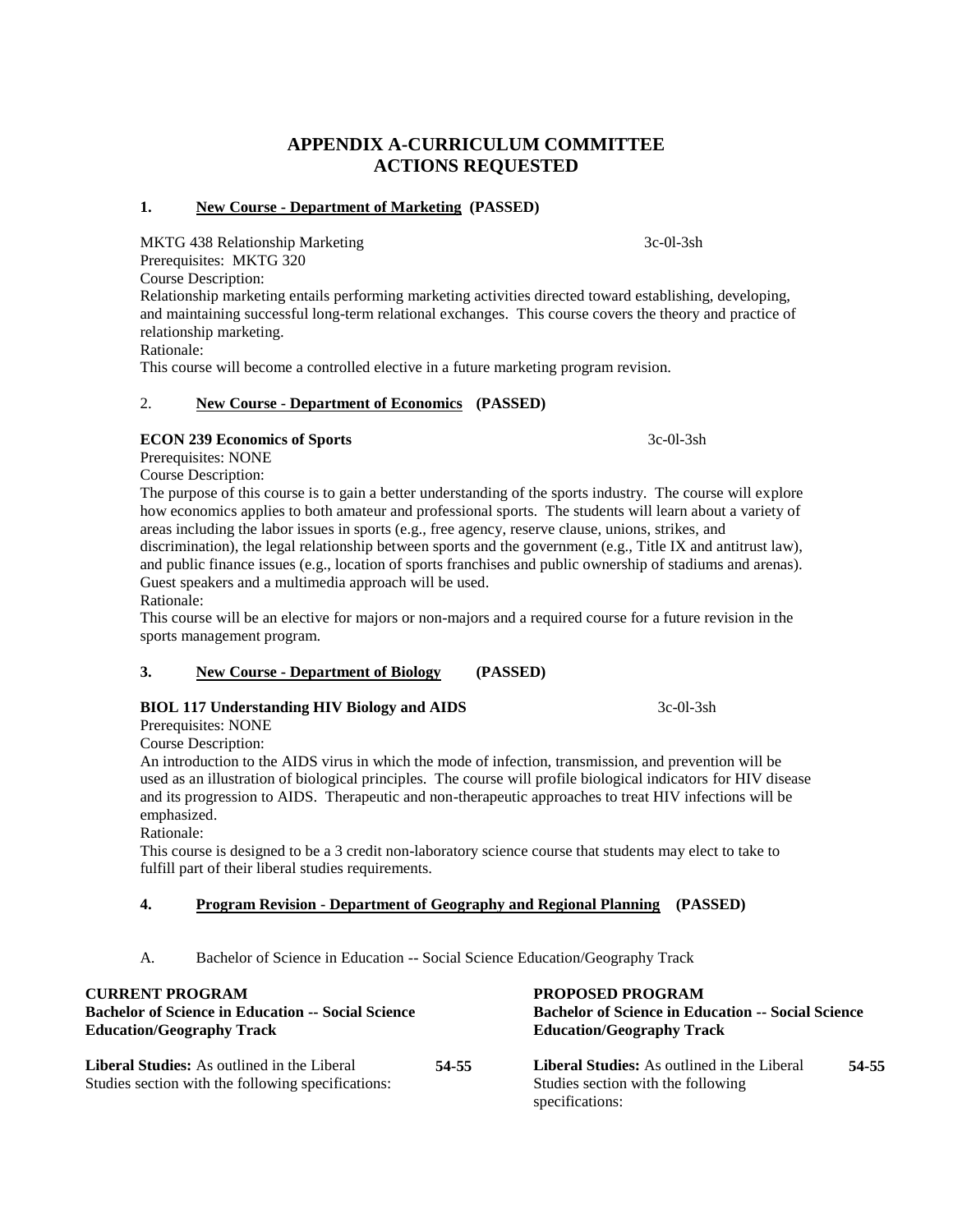#### **Social Science:** ECON 121, GEOG 102, PSYC 101 **Social Science:** ECON 121, GEOG 102, PSYC

**Liberal Studies Electives:** ECON 122, SOC 337, and one of the following: ANTH 271-274 (SOC 271- 274)

| <b>College:</b>                         |                                                                          | 32        | <b>College:</b>                         |                                                           | 32          |
|-----------------------------------------|--------------------------------------------------------------------------|-----------|-----------------------------------------|-----------------------------------------------------------|-------------|
| <b>Professional Education Sequence:</b> |                                                                          |           | <b>Professional Education Sequence:</b> |                                                           |             |
| <b>COMM 301</b>                         | Technology for Learning &<br>Instruction                                 | 3 s.h.    | <b>COMM 301</b>                         | Technology for Learning &<br>Instruction                  | 3 s.h.      |
| <b>EDEX 301</b>                         | <b>Education of Students with</b><br>Disabilities in Inclusive Secondary | $2$ s.h.  | <b>EDEX 301</b>                         | Education of Students with<br>Disabilities in Inclusive   | 2 s.h.      |
|                                         | Programs                                                                 |           |                                         | <b>Secondary Programs</b>                                 |             |
| <b>EDSP 202</b>                         | <b>Educational Psychology</b>                                            | 3 s.h.    | <b>EDSP 202</b>                         | <b>Educational Psychology</b>                             | 3 s.h.      |
| EDSP 377                                | <b>Educational Tests and Measurement</b>                                 | 3 s.h.    | EDSP 377                                | <b>Educational Tests and</b><br>Measurement               | 3 s.h.      |
| <b>EDUC 242</b>                         | Pre-student Teaching Clinical<br>Experience I                            | $1$ s.h.  | <b>EDUC 242</b>                         | Pre-student Teaching Clinical<br>Experience I             | $1$ s.h.    |
| <b>EDUC 342</b>                         | Pre-student Teaching Clinical<br>Experience II                           | $1$ s.h.  | EDUC <sub>342</sub>                     | Pre-student Teaching Clinical<br>Experience II            | $1 \,$ s.h. |
| EDUC <sub>441</sub>                     | <b>Student Teaching</b>                                                  | $12$ s.h. | EDUC <sub>441</sub>                     | <b>Student Teaching</b>                                   | 12 s.h.     |
| EDUC <sub>442</sub>                     | School Law                                                               | $1$ s.h.  | EDUC <sub>442</sub>                     | School Law                                                | $1$ s.h.    |
| <b>EDUC</b> 455                         | Teaching of Social Science in<br><b>Secondary Schools</b>                | 3 s.h.    | EDUC <sub>455</sub>                     | Teaching of Social Science in<br><b>Secondary Schools</b> | 3 s.h.      |
| <b>FDED 202</b>                         | American Education in Theory and                                         | 3 s.h.    | <b>FDED 202</b>                         | American Education in Theory                              | 3 s.h.      |
|                                         | Practice                                                                 |           |                                         | and Practice                                              |             |
| <b>Major Requirements</b>               |                                                                          | 24        | <b>Major Requirements</b>               |                                                           | 24          |
| <b>Required Courses:</b>                |                                                                          |           | <b>Required Courses:</b>                |                                                           |             |
| <b>GEOG 230</b>                         | Cultural Geography                                                       | 3 s.h.    | <b>GEOG 213</b>                         | Cartography I                                             | 3 s.h.      |
| <b>GEOG 241</b>                         | Physical Geography                                                       | 3 s.h.    | <b>GEOG 230</b>                         | Cultural Geography                                        | 3 s.h.      |
| <b>Controlled Electives:</b>            |                                                                          |           | <b>Controlled Electives:</b>            |                                                           |             |
|                                         | (At least one course from each of the following three                    |           |                                         | (At least one course from each of the following           |             |
| groups)                                 |                                                                          |           | three groups)                           |                                                           |             |
|                                         | <b>Environmental Geography:</b>                                          |           |                                         | <b>Environmental Geography:</b>                           |             |
| <b>GEOG 341</b>                         | Climatology                                                              | 3 s.h.    | <b>GEOG 341</b>                         | Climatology                                               | 3 s.h.      |
| <b>GEOG 342</b>                         | Physiography                                                             | 3 s.h.    | <b>GEOG 342</b>                         | Physiography                                              | 3 s.h.      |
| <b>GEOG 343</b>                         | Geog. of Fresh Water Resources                                           | 3 s.h.    | <b>GEOG 343</b>                         | Geog. of Fresh Water<br>Resources                         | 3 s.h.      |
| <b>GEOG 440</b>                         | Conservation: Environmental                                              | 3 s.h.    | <b>GEOG 440</b>                         | <b>Conservation: Environmental</b>                        | 3 s.h.      |
|                                         | Analysis                                                                 |           |                                         | Analysis                                                  |             |
| <b>Human Geography:</b>                 | <b>Economic Geography</b>                                                |           | <b>Human Geography:</b>                 |                                                           | 3 s.h.      |
| <b>GEOG 231</b>                         |                                                                          | 3 s.h.    | <b>GEOG 231</b>                         | <b>Economic Geography</b>                                 |             |
| <b>GEOG 331</b>                         | Population Geography                                                     | 3 s.h.    | <b>GEOG 331</b>                         | Population Geography                                      | 3 s.h.      |
| <b>GEOG 332</b>                         | <b>Urban Geography</b>                                                   | 3 s.h.    | <b>GEOG 332</b>                         | Urban Geography                                           | 3 s.h.      |
| <b>GEOG 333</b>                         | Trade and Transportation                                                 | 3 s.h.    | <b>GEOG 333</b>                         | Trade and Transportation                                  | 3 s.h.      |
| <b>GEOG 334</b>                         | Political Geography                                                      | 3 s.h.    | <b>GEOG 334</b>                         | Political Geography                                       | 3 s.h.      |
| <b>GEOG 336</b>                         | Social Geography                                                         | 3 s.h.    | <b>GEOG 335</b>                         | Geography of Energy                                       | 3 s.h.      |
| <b>GEOG 337</b>                         | <b>Historical Geography</b>                                              | 3 s.h.    | <b>GEOG 336</b>                         | Social Geography                                          | 3 s.h.      |
| <b>GEOG 431</b>                         | Geog. of American Indians                                                | 3 s.h.    | <b>GEOG 337</b>                         | <b>Historical Geography</b>                               | 3 s.h.      |
|                                         |                                                                          |           | <b>GEOG 431</b>                         | Geog. of American Indians                                 | 3 s.h.      |
|                                         | History, Tools & Techniques:                                             |           | <b>Regional Geography:</b>              |                                                           |             |
| <b>GEOG 213</b>                         | Cartography I                                                            | 3 s.h.    | <b>GEOG 251</b>                         | Geography of Pennsylvania                                 | 3 s.h.      |
| <b>GEOG 314</b>                         | Map & Photograph Interpretation                                          | 3 s.h.    | <b>GEOG 252</b>                         | Geography of Latin America                                | 3 s.h.      |
| <b>GEOG 411</b>                         | History of Geography                                                     | 3 s.h.    | <b>GEOG 253</b>                         | Geography of Europe                                       | 3 s.h.      |
| <b>GEOG 412</b>                         | Research Seminar                                                         | 3 s.h.    | <b>GEOG 254</b>                         | Geography of Russia & the S.S.                            | 3 s.h.      |

# 101 **Liberal Studies Electives:** ECON 122, SOC

337 or 362(1), and one of the following: ANTH 271-274 (SOC 271-274)

| 32      | <b>College:</b>                              |                                                                                             | 32               |  |
|---------|----------------------------------------------|---------------------------------------------------------------------------------------------|------------------|--|
|         |                                              | <b>Professional Education Sequence:</b>                                                     |                  |  |
| 3 s.h.  | <b>COMM 301</b>                              | Technology for Learning &<br>Instruction                                                    | 3 s.h.           |  |
| 2 s.h.  | <b>EDEX 301</b>                              | <b>Education of Students with</b><br>Disabilities in Inclusive<br><b>Secondary Programs</b> | 2 s.h.           |  |
| 3 s.h.  | EDSP <sub>202</sub>                          | <b>Educational Psychology</b>                                                               | 3 s.h.           |  |
| 3 s.h.  | EDSP 377                                     | <b>Educational Tests and</b>                                                                | 3 s.h.           |  |
|         |                                              | Measurement                                                                                 |                  |  |
| 1 s.h.  | <b>EDUC 242</b>                              | Pre-student Teaching Clinical<br>Experience I                                               | $1 \text{ s.h.}$ |  |
| 1 s.h.  | EDUC <sub>342</sub>                          | Pre-student Teaching Clinical<br>Experience II                                              | 1 s.h.           |  |
| 12 s.h. | EDUC <sub>441</sub>                          | <b>Student Teaching</b>                                                                     | 12 s.t           |  |
| 1 s.h.  | EDUC <sub>442</sub>                          | School Law                                                                                  | $1$ s.h.         |  |
| 3 s.h.  | <b>EDUC 455</b>                              | Teaching of Social Science in                                                               | 3 s.h.           |  |
|         |                                              | Secondary Schools                                                                           |                  |  |
| 3 s.h.  | <b>FDED 202</b>                              | American Education in Theory<br>and Practice                                                | 3 s.h.           |  |
| 24      |                                              | <b>Major Requirements</b>                                                                   |                  |  |
|         | <b>Required Courses:</b>                     |                                                                                             |                  |  |
| 3 s.h.  | <b>GEOG 213</b>                              | Cartography I                                                                               | 3 s.h.<br>3 s.h. |  |
| 3 s.h.  | <b>GEOG 230</b><br><b>Cultural Geography</b> |                                                                                             |                  |  |
|         | <b>Controlled Electives:</b>                 |                                                                                             |                  |  |
|         |                                              | (At least one course from each of the following                                             |                  |  |
|         | three groups)                                |                                                                                             |                  |  |
|         |                                              | <b>Environmental Geography:</b>                                                             |                  |  |
| 3 s.h.  | <b>GEOG 341</b>                              | Climatology                                                                                 | 3 s.h.<br>3 s.h. |  |
| 3 s.h.  | <b>GEOG 342</b>                              | Physiography                                                                                |                  |  |
| 3 s.h.  | <b>GEOG 343</b>                              | Geog. of Fresh Water<br>Resources                                                           | 3 s.h.           |  |
| 3 s.h.  | <b>GEOG 440</b>                              | Conservation: Environmental                                                                 | 3 s.h.           |  |
|         |                                              | Analysis                                                                                    |                  |  |
|         | <b>Human Geography:</b>                      |                                                                                             |                  |  |
| 3 s.h.  | <b>GEOG 231</b>                              | Economic Geography                                                                          | 3 s.h.           |  |
| 3 s.h.  | <b>GEOG 331</b>                              | Population Geography                                                                        | 3 s.h.           |  |
| 3 s.h.  | <b>GEOG 332</b>                              | <b>Urban Geography</b>                                                                      | 3 s.h.           |  |
| 3 s.h.  | <b>GEOG 333</b>                              | Trade and Transportation                                                                    | 3 s.h.           |  |
| 3 s.h.  | <b>GEOG 334</b>                              | Political Geography                                                                         | 3 s.h.           |  |
| 3 s.h.  | <b>GEOG 335</b>                              | Geography of Energy                                                                         | 3 s.h.           |  |
| 3 s.h.  | <b>GEOG 336</b>                              | Social Geography                                                                            | 3 s.h.           |  |
| 3 s.h.  | <b>GEOG 337</b>                              | <b>Historical Geography</b>                                                                 | 3 s.h.           |  |
|         | <b>GEOG 431</b>                              | Geog. of American Indians                                                                   | 3 s.h.           |  |
|         | <b>Regional Geography:</b>                   |                                                                                             |                  |  |
| 3 s.h.  | <b>GEOG 251</b>                              | Geography of Pennsylvania                                                                   | 3 s.h.           |  |
| 3 s.h.  | <b>GEOG 252</b>                              | Geography of Latin America                                                                  | 3 s.h.           |  |
| 3 s.h.  | <b>GEOG 253</b>                              | Geography of Europe                                                                         | 3 s.h.           |  |
| 3 s.h.  | <b>GEOG 254</b>                              |                                                                                             | 3 s.h.           |  |
|         |                                              | Geography of Russia & the S.S.                                                              |                  |  |